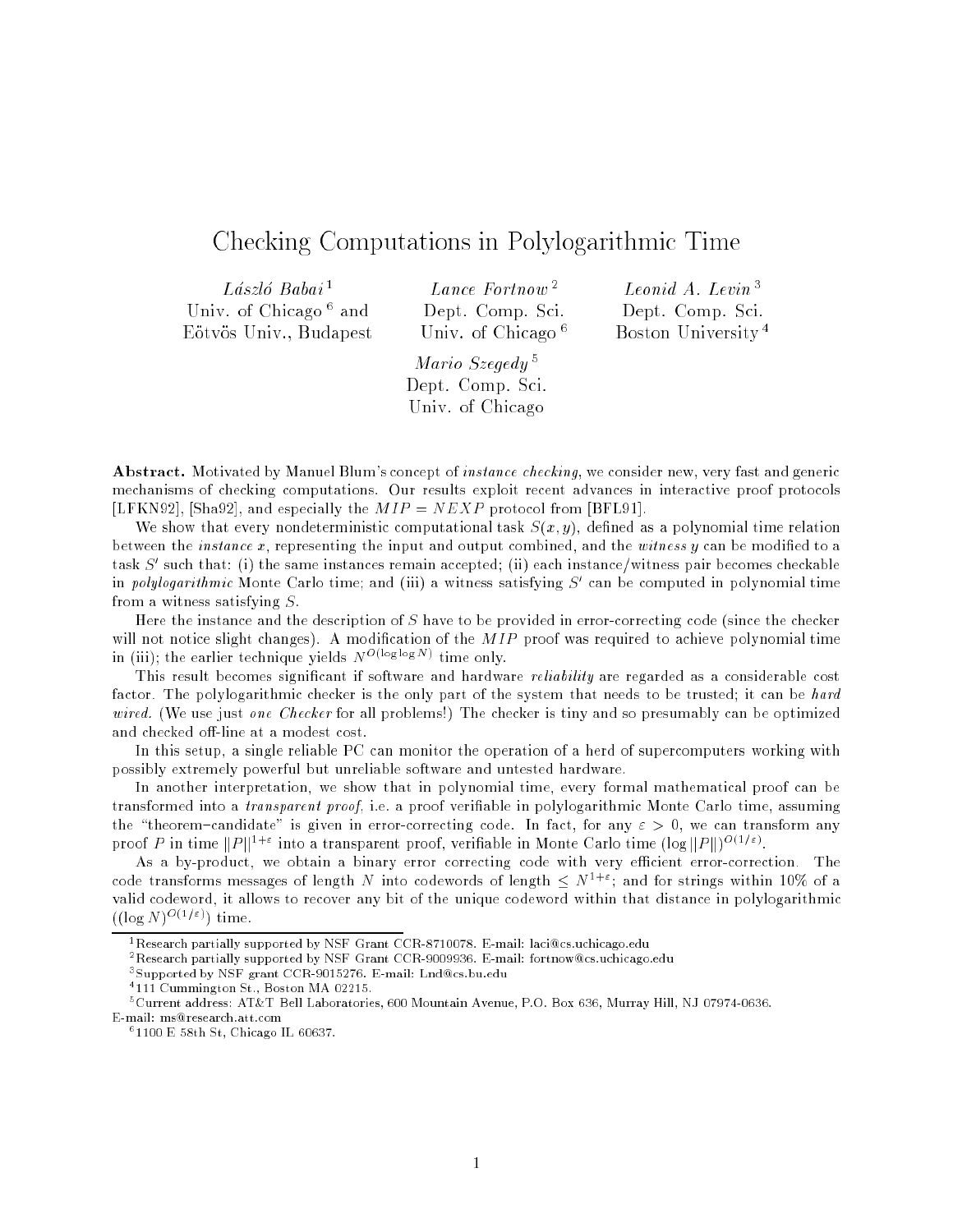### **Introduction**  $\mathbf 1$

#### $1.1$ Very long mathematical proofs

An interesting foundational problem is posed by some mathematical proofs which are too large to be checked by a single human.

The proof of the Four Color Theorem [AHK77], considered controversial at the time, started with a Lemma that the Theorem follows if certain computation terminates. It was completed with the experimental fact that the computation did indeed terminate within two weeks on contemporary computers.

The "Enormous Theorem" [Gor85] provides the classification of all finite simple groups. Its proof, spread over 15,000 pages in Gorenstein's estimate, consists of a large number of difficult lemmas. Each lemma was proven by a member of a large team, but it seems doubtful that any one person was able to check all parts.

An even more difficult example is a statement that a given large tape contains the correct output of a huge computation (with program and input on the same tape). One might attempt to verify the claim by repeating the computation, but what if there is a systematic error in the implementation?

The first two examples are special cases of the last one. The requirements for mathematical proofs can be completely formalized. The statement of the theorem would have to incorporate the definitions, basic concepts, notation, and assumptions of the given mathematical area. They should also include the general axiom schemes of mathematics used (say, Set Theory), furthermore, the logical axioms and inference rules, parsing procedures needed to implement the logic, etc. The theorem will then become very large and ugly, but still easily manageable by computers. The computation would then just check that the proof adheres to the specifications.

### 1.2 Transparent proofs

Randomness offers a surprisingly efficient way out of the foundational problem. As we shall see, all formal proofs can be transformed into proofs that are checkable in polylogarithmic Monte Carlo time. Note that no matter how huge a proof we have, the logarithm of its size is very small: The logarithm of the number of particles in the visible Universe is under 300.

A probabilistic proof system is a  $||T, P||^{O(1)}$  time algorithm  $A(T, P, \omega)$ . It has random access to the source  $\omega$  of coin flips and two input arrays: T ("theorem candidate") and P ("proof candidate"). T is given in an error correcting code: If T is not a valid code word, but is within, say, 10% Hamming distance of one, this valid codeword  $T$  is uniquely defined and recoverable in nearly linear time. Each pair  $(T, P)$  is either

- 1. *correct:* accepted for all  $\omega$ , or
- 2. wrong: rejected for most  $\omega$ , or
- $\beta$ , imperfect: can be easily transformed into correct (1, P), with unique 1 close to 1.

In the last case the checker is free either to reject (there are errors) or to accept (errors are inessential). Using a special error correcting code, we can guarantee the acceptance with high probability if there are  $< 10\%$  of errors and make "easily transformed" to mean polylogarithmic time per digit.

P is a proof of T if  $(T, P)$  is correct. T is a theorem if it has a proof. A deterministic proof system is the special case with no use of  $\omega$ . Extension is a system with more proofs but not more theorems.

A proof P of T is transparent if it is accepted in a (specific) poly-logarithmic time  $(\log ||T, P||)^{O(1)}$ . The system is friendly if every proof P can be transformed in  $||T, P||^{O(1)}$  time into a transparent proof of the same theorem.

### **Theorem 1.1** Each deterministic proof system has a friendly probabilistic extension.

It will be sufficient to consider just one proof system which is  $NP$ -complete with respect to polylogarithmic time reductions (see definition in Section 6.3). In fact, using a RAM model rather than Turing machines, we construct a proof system, complete for nearly-linear non-deterministic time with respect to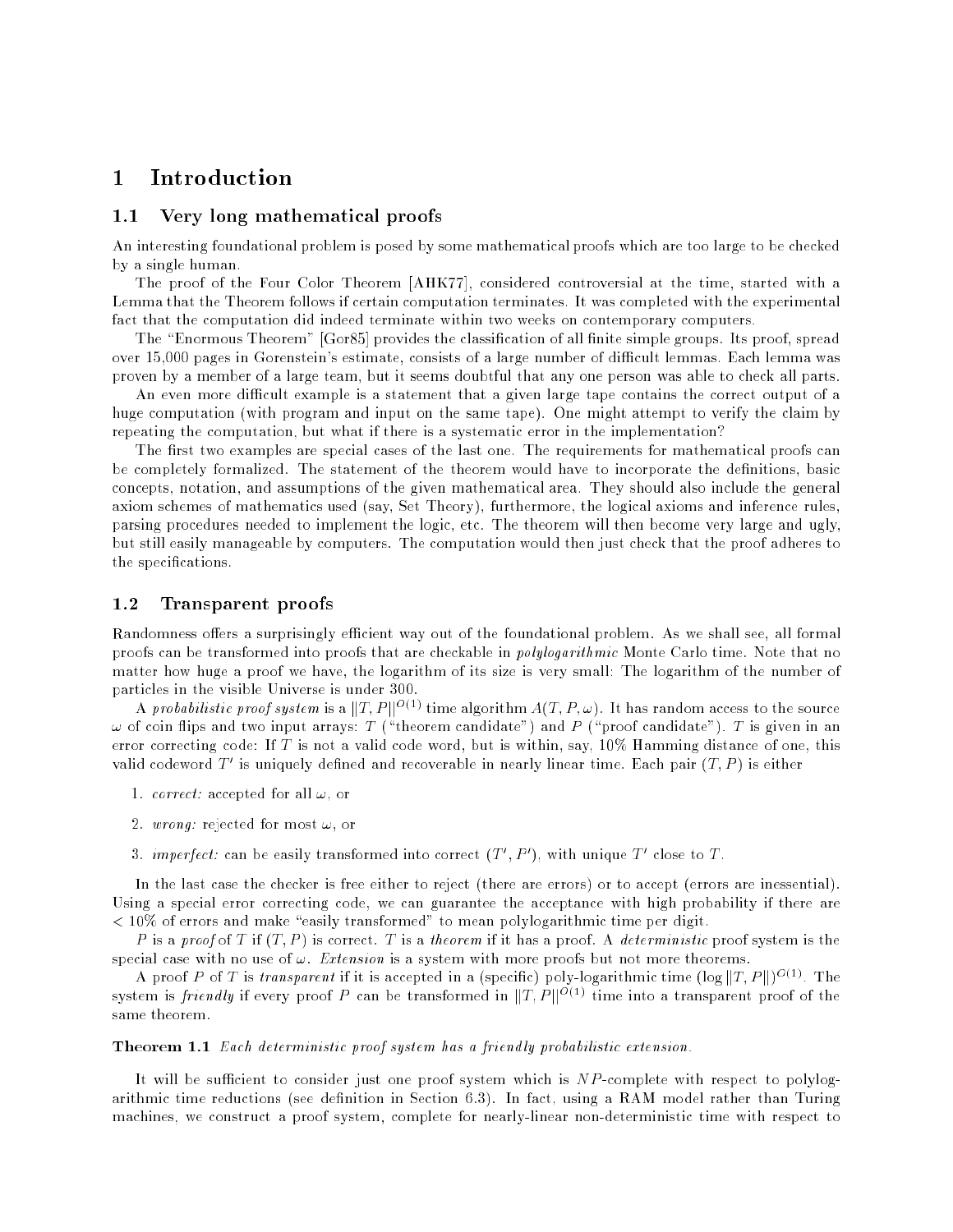such reductions. This enables us, in time  $||T, P||^{1+\epsilon}$ , for any  $\varepsilon > 0$ , to put the proofs into transparent form, verifiable in time  $(\log ||T, P||)^{O(1/\varepsilon)}$ . It is an interesting problem to eliminate  $1/\varepsilon$  from this exponent.

## 1.3 Comments

Polynomial and polylog above refer to  $||T, P||^{O(1)}$  and  $(\log ||T, P||)^{O(1)}$ , resp., where  $||x||$  denotes the length of the string x. Nearly linear means linear times polylog.

Theorem 1.1 asserts that given  $T$  (as a valid code-word) and a correct proof  $P$ , one can compute in polynomial time another proof  $\tilde{P}$  of T which is accepted in polylog time (by the extended system).

Note that acceptance of  $(T, P)$  does not guarantee the correctness of  $(T, P)$ . But, if acceptance occurs with a noticeable probability, then both  $T$  and  $P$  can easily be corrected.

Correcting the Theorem. Error-correcting format (encoding) of the input refers to any specific polynomialtime computable encoding with the property that every codeword can be recovered in polynomial time from any distortion in a small constant fraction of the digits. Such codes can be computed very efficiently by log-depth, nearly linear size networks (e.g. variants of FFT).

The error-correcting encoding of the theorem-candidate is crucial; otherwise P could be a correct proof of a slightly modied (and therefore irrelevant) theorem, and it would not be possible to detect in polylog time the slight alteration. In case T fails to be in valid error-correcting form, acceptance of the proof means correctness of the unique  $I$  to which  $I$  is close.

One would not need error-correcting encoding if we were only concerned about short theorems with long proofs. This is rare in computing, where inputs/outputs tend to be long. But even in mathematics there are good reasons to assume that truly self-contained theorem statements will be very long. Indeed, as discussed in Section 1.1, the statement of a theorem in topology, for instance, would include lots of relevant textbook material on logic, algebra, analysis, geometry, topology.

**Correcting the Proof.** If  $(T, P)$  has a noticeable chance of acceptance in the extended system then T (after error-correction, if not a valid code-word) is guaranteed to be a theorem, i.e. to have a correct proof. We do not guarantee that P itself is a correct proof, but a simple Monte-Carlo procedure with random access to P will correct it, revising each digit independently in polylog time. (This is a self-correction feature related to a self-correction concept introduced by Blum-Luby-Rubinfeld and Lipton. The proof uses the interpolation trick of Beaver-Feigenbaum-Lipton.)

# 2 Checking computations

We shall now interpret Theorem 1.1 in the context of checking of computations. There will be two parties involved: the Solver, competing in the open market to serve the user; and the Checker, a tiny but highly reliable device.

#### A universal Checker  $2.1$

A non-deterministic programming task is specified by a deterministic polynomial-time predicate  $S(x, y, W)$ meaning W is a witness that  $(x, y)$  is an acceptable input-output pair in error-correcting form.

A Solver may present a program which is claimed to produce a (possibly long) witness  $W$ , and running S on a reliable machine with reliable software might be expensive and time-consuming. Instead, our result allows to modify the specification such that (a) the same input-output pairs will be accepted; (b) the same Solver can solve the modied task at only a small extra cost to him; (c) the result can be checked in polylogarithmic time.  $-$  We now rephrase Theorem 1.1 in the checking context.

The following corollary assumes t to be an upper bound on  $\Vert x, y, W \Vert$  and on the running time of  $S(x, y, W)$ ;  $\omega$  is a random sequence of coin flips. We select a value  $\varepsilon > 0$ .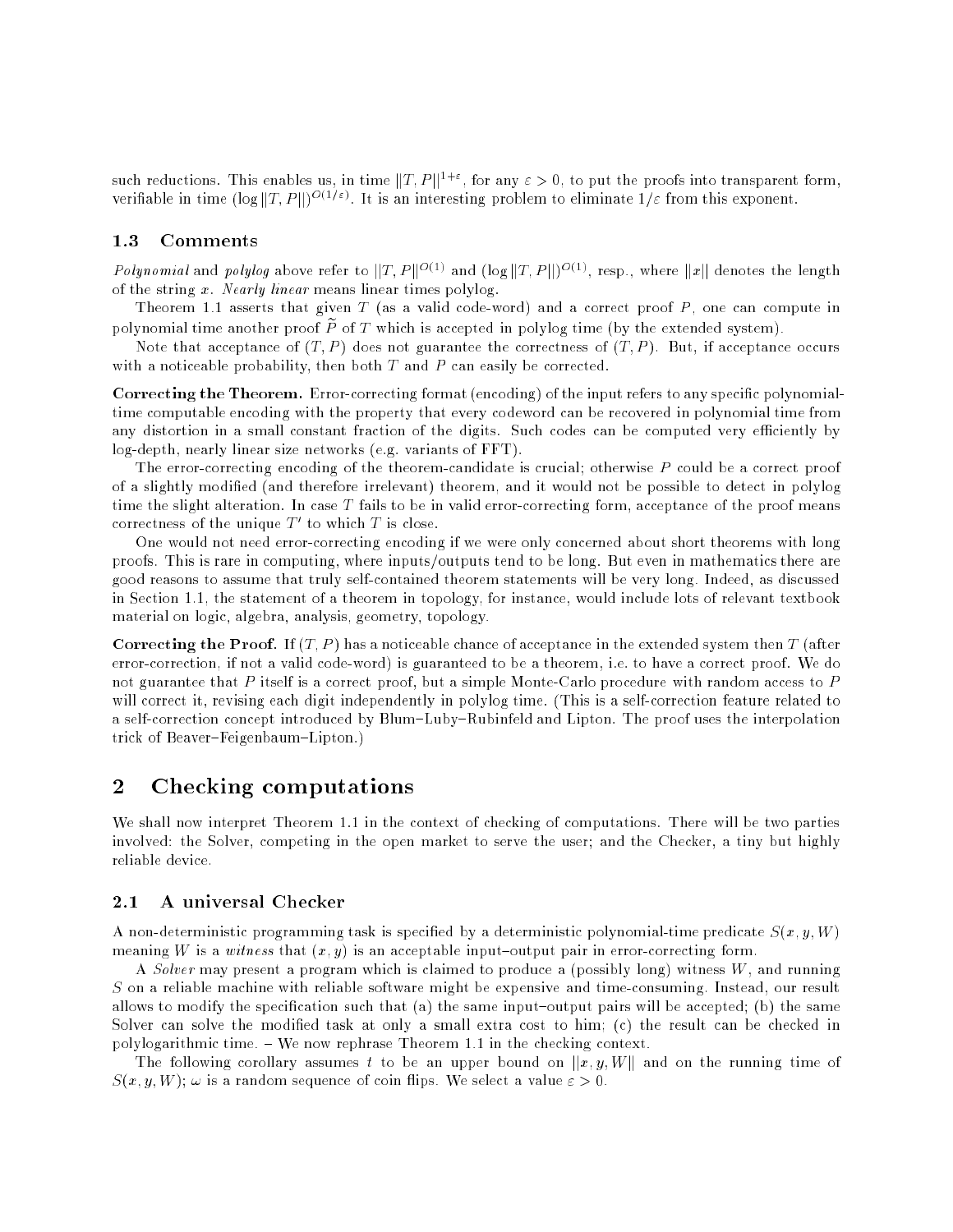**Corollary 2.1** There exist machines E (Editor,  $t^{1+\epsilon}$  running time) and C (Checker,  $(\log t)^{O(1/\epsilon)}$  running time) such that for any  $S, x, y$  with error-correcting codes  $\overline{S}, \overline{x}, \overline{y}$  and W:

- if S(x; y; y; we can be then C(S); y; e(W); in all light for all light for all light for all  $\alpha$
- If C(S) and If C(S) accepts for all lines for all the sympathy and the sympathy from the sympathy from errorcorrecting codes of unique and easily recoverable  $S$  ,x ,y . Moreover,  $S$  (x ,y ,vv) accepts for some W.

Only the Checker but neither the software nor the hardware used by the Solver/Editor need to be reliable. If reliability is regarded as a substantial cost factor, the stated result demonstrates that this cost can be reduced dramatically by requiring the unreliable elements to work just a little harder.

The relation to Theorem 1.1 is that  $E(W)$  will be the "transparent proof" of the statement  $(\exists W)S(x, y, W)$ .

## 2.2 Space saving, parallelization

 $E(W)$  from Corollary 2.1 could be long. While  $||E(W)|| \le ||W||^{1+\epsilon}$ , this  $\varepsilon$  should not be taken too small: that raises the exponent in the polylogarithmic time bound of the Checker. But we do not need the Solver to write down the entire  $E(W)$ . Instead, he can provide a devilish program, which computes the  $i^{\pm}$  bit of  $z$ , from  $i$ . This could save considerable space, and as a result, possibly even time.

However, such a program could then cheat by being adaptive, i.e. making its responses depend on previous questions of the Checker. We can eliminate this possibility by implementing the multi-prover model: run a replica of the program separately; after the Checker had asked all its questions from the original, select one of these questions at random and ask the replica. If the answer differs, reject. Repeat this process a polylogarithmic number of times. If no contradiction arises, accept (cf. [BGKW88], [FRS88], [BFL91]).

We can give a helping hand to the Solver to enable his program to respond in something like real time to the Checker's questions, after some preprocessing.

**Proposition 2.2** Using the notation of Corollary 2.1, there exists an IVC <sup>-</sup> algorithm to compute any entry of  $E(W)$  from  $x, y, W$ , after a nearly linear (in  $||x, y||$ ) preprocessing time.

## 2.3 Comparison with Blum's models

Our result says that any computation is only " $N^{1+\varepsilon}$  time away" from a computation checkable in polylogarithmic time in a sense related to Blum's.

Blum and Kannan [BK89] define a program checker  $\cup_L^+$  for a language L and an instance  $x\in\{0,1\}^+$  as a probabilistic polynomial-time oracle Turing Machine, that, given a program  $P$  claiming to compute  $L$  and an input  $x$ , outputs with high probability:

- 1. "correct," if  $P$  correctly computes L for all inputs.
- 2. "P does not compute L," if  $\mathcal{P}(x) \neq L(x)$ .

In recent consecutive extensions of the power of interactive proofs, complete languages in the corresponding classes were shown to admit Blum–Kannan instance checkers:  $P^{HP}$  [LFKN92],  $PSPACE$  [Sha92],  $EXP$  [BFL91]. (See [BF91] for more such classes.)

The Checker of the present paper runs in polylogarithmic time and needs no interaction with the program to be checked. There is some conceptual price to pay for these advantages.

What we check is the computation as specied by the User, rather than the language or function to be computed. We do allow the Solver to use a devilish program, though; conceivably such a program may be helpful not only in establishing the right output but also to compute the requested entries of  $E(W)$  without writing all of it down. One objection might be that this excludes some more efficient algorithms (e.g. if we specify compositeness-testing by way of computing a divisor as witness, this may make the Solver's task exceedingly hard).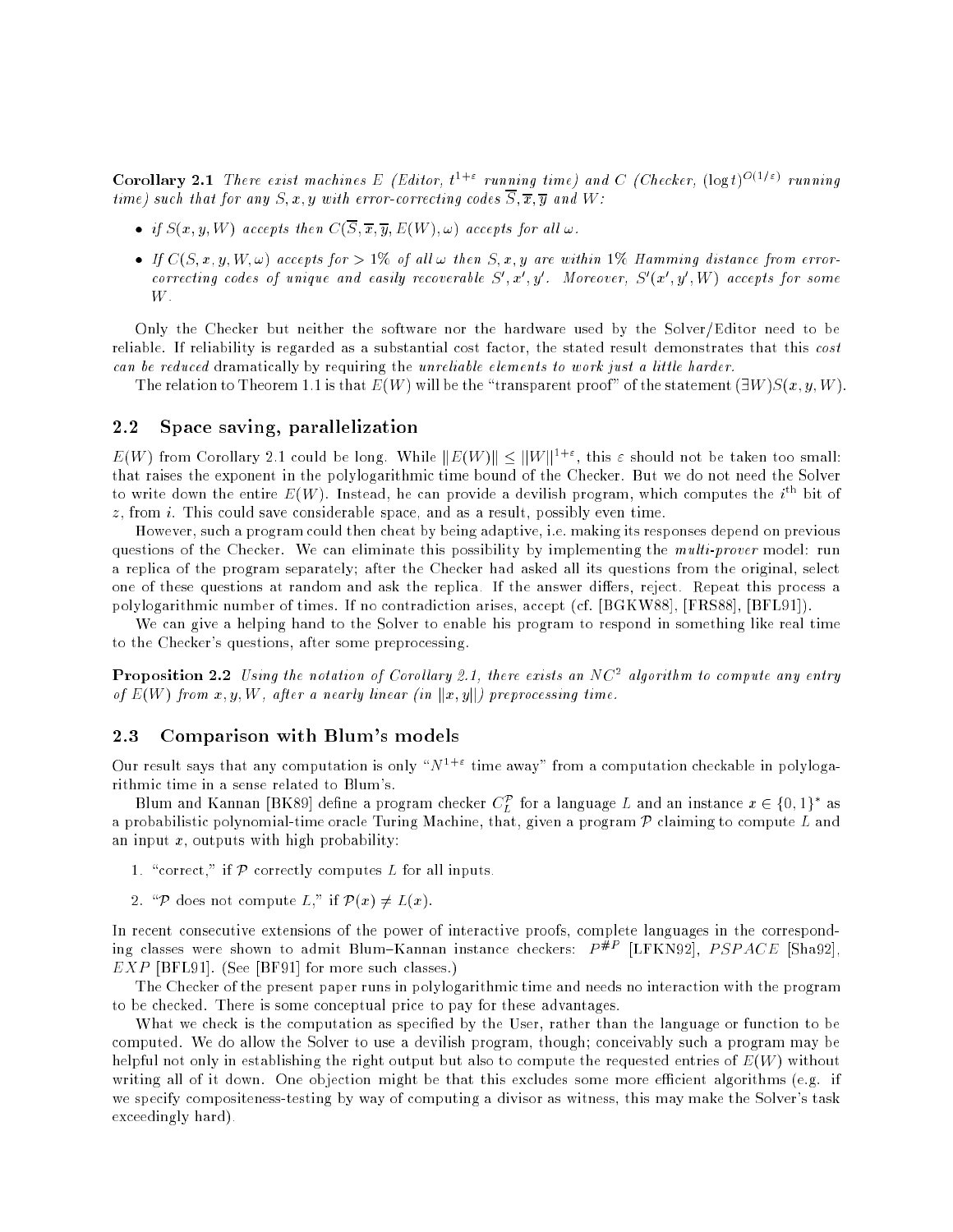For a comparison with the Blum–Kannan definition consider a program  $P$  which is claimed to compute the entries of  $E(W)$ . Assuming now that x and S are given in error correcting encoding, our Checker  $C^{\mathcal{P}}$ 

- outputs \correct," if <sup>P</sup> correctly computes all entries of E(W).
- with any probability outputs  $\ell$  and  $\ell$  and compute a correct  $\ell$  ,  $\ell$  , and  $\ell$  and a small fraction of easily and uniquely recoverable errors)  $x, S$  are in error-correcting form and x is acceptable (i.e.  $(\exists W)S(x,W)$ ).

### 2.4 Applications to Probabilistically Checkable Programs

Arora and Safra [AS92] define a hierarchy of complexity classes PCP (for probabilistically checkable proofs). corresponding to the number of random and query bits required to verify a proof of membership in the language, as follows:

A verifier M is a probabilistic polynomial-time Turing machine with random access to a string  $\Pi$  representing a membership proof; M can query any bit of  $\Pi$ . Call M an  $(r(n), q(n))$ -restricted verifier if, on an input of size n, it is allowed to use at most  $r(n)$  random bits for its computation, and query at most  $q(n)$ bits of the proof.

A language L is in  $PCP(r(n), q(n))$  if there exists an  $(r(n), q(n))$ -restricted verifier M such that for every input  $x$ :

- 1. If  $x \in L$ , there is a proof  $\Pi_x$  which causes M to accept for every random string, i.e., with probability 1.
- 2. If  $x \notin L$ , then for all proofs  $\Pi$ , the probability over random strings of length  $r(n)$  that M using proof  $\Pi$  accepts is bounded by  $1/2$ .

Fortnow, Rompel and Sipser [FRS88] show that the languages accepted by multiple provers and  $\cup_{k>0} PCP (n^k,n^k)$ are equivalent. Thus Babai, Fortnow and Lund [BFL91] show that NEXP =  $\cup_{k>0} PCP (n^k, n^k)$ .

The results in this paper show that  $NP \subseteq \bigcup_{c>0} PCP(c \log n, \log^c n)$  since a careful analysis shows that we only need  $O(\log n)$  coins in our protocol. In fact we get the stronger result that the proof has size  $n^{1+\epsilon}$ .

Arora and Safra [AS92] and Arora, Lund, Motwani, Sudan and Szegedy [ALM<sup>+</sup> 92] build on this result to show that  $NP = \bigcup_{c>0} PCP(c \log(n), c)$ .

# 3 A Transparent Proof Based on MIP

In this section we will informally show how to convert results on multiple prover interactive proof systems to weak results on transparent proofs.

Instead of the standard defintion of multiple prover interactive proof systesm, we will use the following equivalent defintion due to Fortnow, Rompel and Sipser [FRS88]:

Let M be a probabilistic polynomial time Turing machine with access to an oracle  $\mathcal{O}$ . We define the languages L that can be described by these machines as follows:

We say that L is accepted by a *probabilistic oracle machine M* iff there exists an oracle  $\mathcal O$  such that

- 1. For every  $x \in L$ ,  $M^*$  accepts x with probability  $> 1 \frac{1}{p(\lceil x \rceil)}$  for all polynomials p and x sufficiently large.
- 2. For every  $x \notin L$  and for all oracles  $\mathcal{O}',M^{\mathcal{O}'}$  accepts with probability  $<\frac{1}{p(|x|)}$  for all polynomials  $p$  and  $x$  sufficiently large.

Babai, Fortnow and Lund [BFL91] show that every language in nondeterministic exponential time is accepted by a probabilistic oracle machine. They also show that every language in deterministic exponential time has such a machine where the oracle  $\mathcal O$  can be computed in deterministic exponential time. Note that for an input of length n, only oracle questions of size at most  $n^k$  can be queried.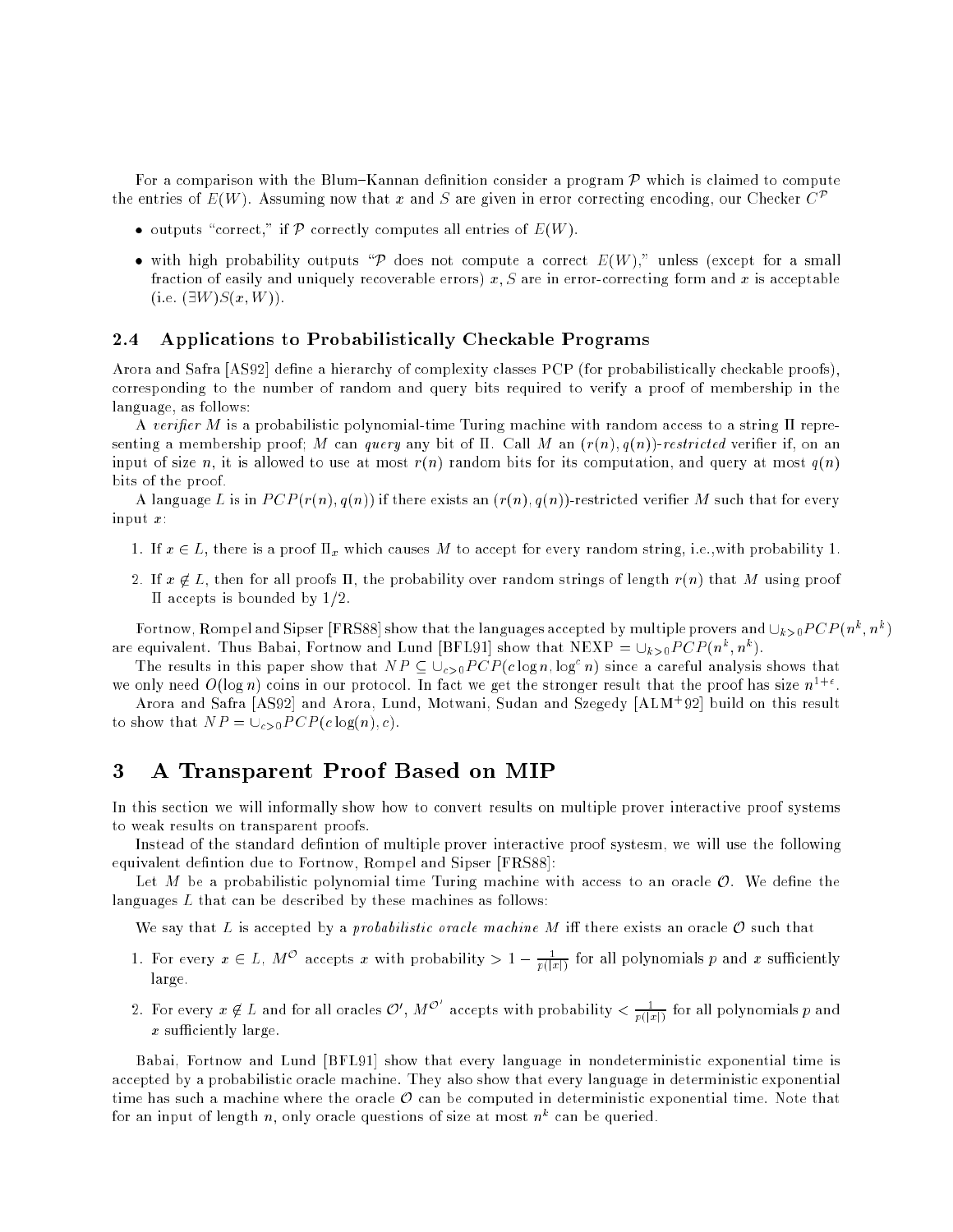To create a transparent proof we just scale down this protocol. Let  $N=2^n$ . Suppose we want to verify a computation running in timpe polynomial in  $N$ . This is an exponential-itme computation in  $n$ . The Babai-Fortnow-Lund theorem we now have an oracle of size  $2^n$  with the following properties:

- 1. The oracle can be computed in time  $2^{n^k} = N^{(\log \log N)^{k-1}}$
- 2. The computation can be verified probablistically in time  $n^k = (\log N)^k$  and thus look in only  $(\log n)^k$ places in the oracle.

Thus we have a proof of only slightly more than polynomial size that can be veried probabilistically in polylog time.

However we can not trust that the oracle is actually a computation of the input that we are interested in. If we only check a polylogartihmic nubmer of locations in the oracle, then a dishonest oracle could give a proof for a computation on an input that is one bit away from the real input and we would never catch it.

To handle this problem we require that the input is in an error-correcting code format. An error-correcting code format increases an input by a small amount and has the important property that the error-correcting code for every two inputs will differ in some constant fraction of their bits. Thus we can then check with only a constant number of queries that the input we have matches the one used by the computation in the oracle.

### Low degree polynomials  $\overline{4}$

This section presents technical preliminaries, of which an algorithmic result on codes might be of independent interest (Proposition 4.6).

#### 4.1 Low degree extension

The "proof" in our proof system consists of an admissible coloring A of the graph  $G_n$ . We may assume A is a string of "colors" of length 2<sup>n</sup>. We will explain the structure of these graphs in Section 6. The set C of colors will be viewed as a subset of a field **F**. The transparent version will involve an extension of this string to a table of values of a multivariate polynomial over F.

 $|BFL91|$  suggests to identify the domain V of A with  $\{0,1\}^n$ , and, regarding  $\{0,1\}$  as a subset of **F**, extend A to a multilinear function over  $I^n$  where I is a finite subset of F. However, in order for the [LFKN92]-type protocol of  $|{\bf B}$ FL91] to work, one requires 1 to have order  $\Omega(n^+)$ , forcing the table of the multilinear function to have size  $n^{\Omega(n)} = N^{\Omega(\log \log N)}$ , where  $N = 2^n$  is the length of A. This would render the "transparent" proof" slightly superpolynomial.

Instead we select a small subset  $H \subset \mathbf{F}$  of size  $|H| = 2^{\ell}$  where  $\ell = \Theta(\log n/\varepsilon)$  where  $\varepsilon > 0$  is the quantity appearing in the comments after the statement of Theorem 1.1 as well as in Corollary 2.1 We may assume  $m := n/\ell$  is an integer; and we identify V with the set  $H^m$ . The next Proposition allows us to extend A to a low degree polynomial in only  $m$  variables. Now the size of the table of the extended function has size

$$
|\mathbf{I}|^{m} = N(|\mathbf{I}|/|H|)^{m} = N(\Theta(n^{2}))^{m} = N^{1+\Theta(\varepsilon)},
$$
\n(1)

using the stipulation, to be justified later, that the right size of **1** is  $\Theta(n^2|H|)$ .

**F** represented it is (now degree extension) Let  $H_1, \ldots, H_m \subset \mathbf{F}$  and tet f  $\ldots$   $H_1 \wedge \ldots \wedge H_m$   $\to$  **F** we a function. Then there exists a unique polynomial  $\widetilde{f}$  in m variables over **F** such that

- $\bullet$  j has degree  $\leq$   $\vert$   $\pi_i\vert$  in its i variable;
- $\bullet$  f, restricted to  $H_1 \wedge \cdots \wedge H_m$ , agrees with f.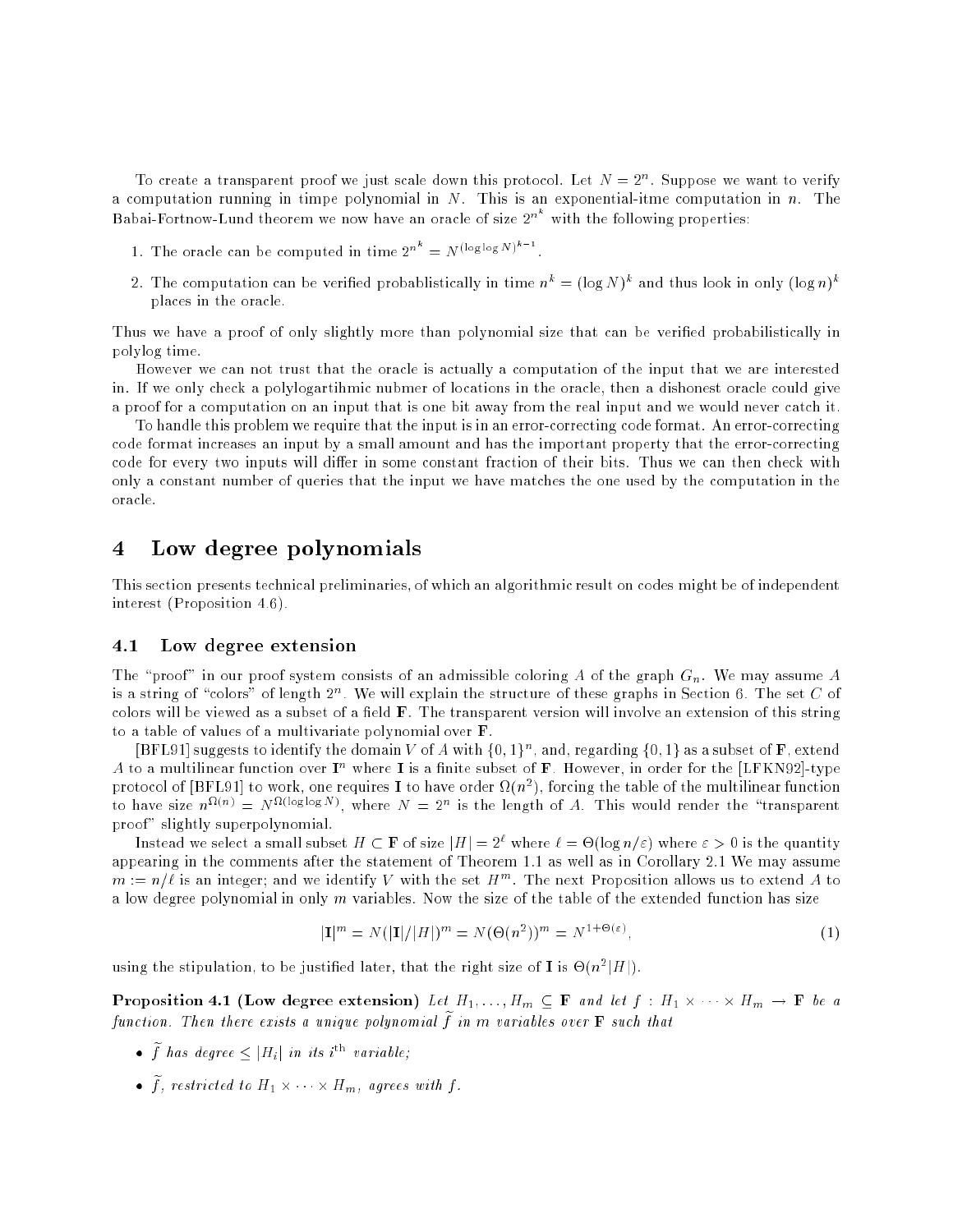**Proof.** Let  $u = (u_1, \ldots, u_m) \in \mathbb{R}$   $\longrightarrow$   $H \mid \wedge \cdots \wedge H \mid m$ . Consider the polynomial

$$
g_u(x) = \prod_{i=1}^m \prod_{h \in H_i \setminus \{u_i\}} (x_i - h).
$$
 (2)

Now  $g_u(u) \neq 0$  but  $g_u(x) = 0$  for all  $x \in K \setminus \{u\}$ . Clearly, every function  $K \to \mathbf{F}$  is a linear combination of the  $g_u$ , restricted to K. This proves the existence part of the statement. The uniqueness can be proved by an easy induction on  $m$ .  $\Box$ 

#### Low degree test 4.2

One of the key ingredients of the program that checks the \transparent proof" is a test that a function  $f : \mathbf{F}^m \to \mathbf{F}$  is a low degree polynomial.

We say that two functions defined over a common finite domain are  $\alpha$ -approximations of one another if they agree on at least a  $(1 - \alpha)$  fraction of their domain.

An important feature of low degree polynomials is that they form an *error-correcting code* with large distance: two such polynomials can agree on a small fraction of their domain only, assuming the domain is not too small. This follows from a well known lemma of J. T. Schwartz [Sch80b] which we quote.

**Lemma 4.2 (J. T. Schwartz)** Let  $I \subset F$  be a finite subset of the field  $F$ . Let  $f : F^m \to F$  be an m-variate polynomial of (combined) degree  $d > 0$ . Then f cannot vanish in more than a  $d/|\mathbf{I}|$  fraction of  $\mathbf{I}^m$ .

(The proof is by a simple induction on  $m$ .)

An important property of low degree polynomials over not too small finite fields is that they are random self-reducible, as observed by Beaver-Feigenbaum [BF90] and Lipton [Lip91]. They show that an m-variate polynomial  $p : \mathbf{F}^m \to \mathbf{F}$  of degree d can be recovered from an  $\alpha$ -approximation assuming  $\alpha \leq 1/(2d)$  and  $|\mathbf{F}| \geq d+2$ . A. Wigderson has pointed out to us that the bound on  $\alpha$  can be improved to a constant, say 15%, using known error-correction techniques in the way used by Ben-Or, Goldwasser, and Wigderson [BGW88] in their "secret sharing with cheaters" protocol. We briefly review the technique and state the result.

**Proposition 4.3** Let  $p$  be an unknown polynomial of degree  $d$  in  $m$  variables over the finite field  $\mathbf{F}$ . Let  $f: \mathbf{F}^m \to \mathbf{F}$  be an  $\alpha$ -approximation of p, where  $\alpha = .15$ . Let n be a divisor of  $|\mathbf{F}|-1$ , and assume  $n \geq 3d+1$ . Then there is a Monte Carlo algorithm which for any  $x \in \mathbf{F}^m$  computes  $p(x)$  with large probability in time polynomial in  $n, m,$  and  $\log |\mathbf{F}|$  if allowed to query f.

Proof. Let  $\omega$  be a primitive  $n^{th}$  root of unity in **F**. We select a random  $r \in \mathbf{F}^m$ , query the values  $\varphi(\omega^i) = f(x + r\omega^i)$  for  $i = 0, \ldots, n-1$ . Let  $\widetilde{\varphi}$  be defined analogously, using p in place of f. Now  $\widetilde{\varphi}$  is a univariate polynomial of degree  $\leq d \leq (n-1)/3$ , and with some luck, no more than  $(n-1)/3$  of the queried values of f differ from the corresponding values of p. If this is the case, the polynomial  $\tilde{\varphi}$  can be recovered from the values of  $\varphi$ . Indeed, as observed in [BGW88, p. 5], this is a case of correcting errors in a generalized Reed-Muller code, cf.[PW72, p. 283].

Repeating this process we are likely to succeed and obtain the correct value of  $p(x)$  for a majority of the random choices of  $r$ .  $\Box$ 

Let us say that a multivariate polynomial f is h-smooth if it has degree  $\leq h$  in each variable. A function is  $\alpha$ -approximately h-smooth if it is an  $\alpha$ -approximation of an h-smooth function. 1-smooth polynomials are called multilinear. One of the key ingredients of the  $MIP = NEXP$  protocol in [BFL91] is a multilinearity/low degree test.

**Theorem 4.4 ([BFL91])** Let  $F$  be a field, h,m positive integers, and **I** a finite subset of  $F$ . There exists a Monte Carlo algorithm which tests approximate h-smoothness of a function  $f: \mathbf{I}^m \to \mathbf{F}$  in the following sense:

(i) if f is h-smooth, the algorithm accepts;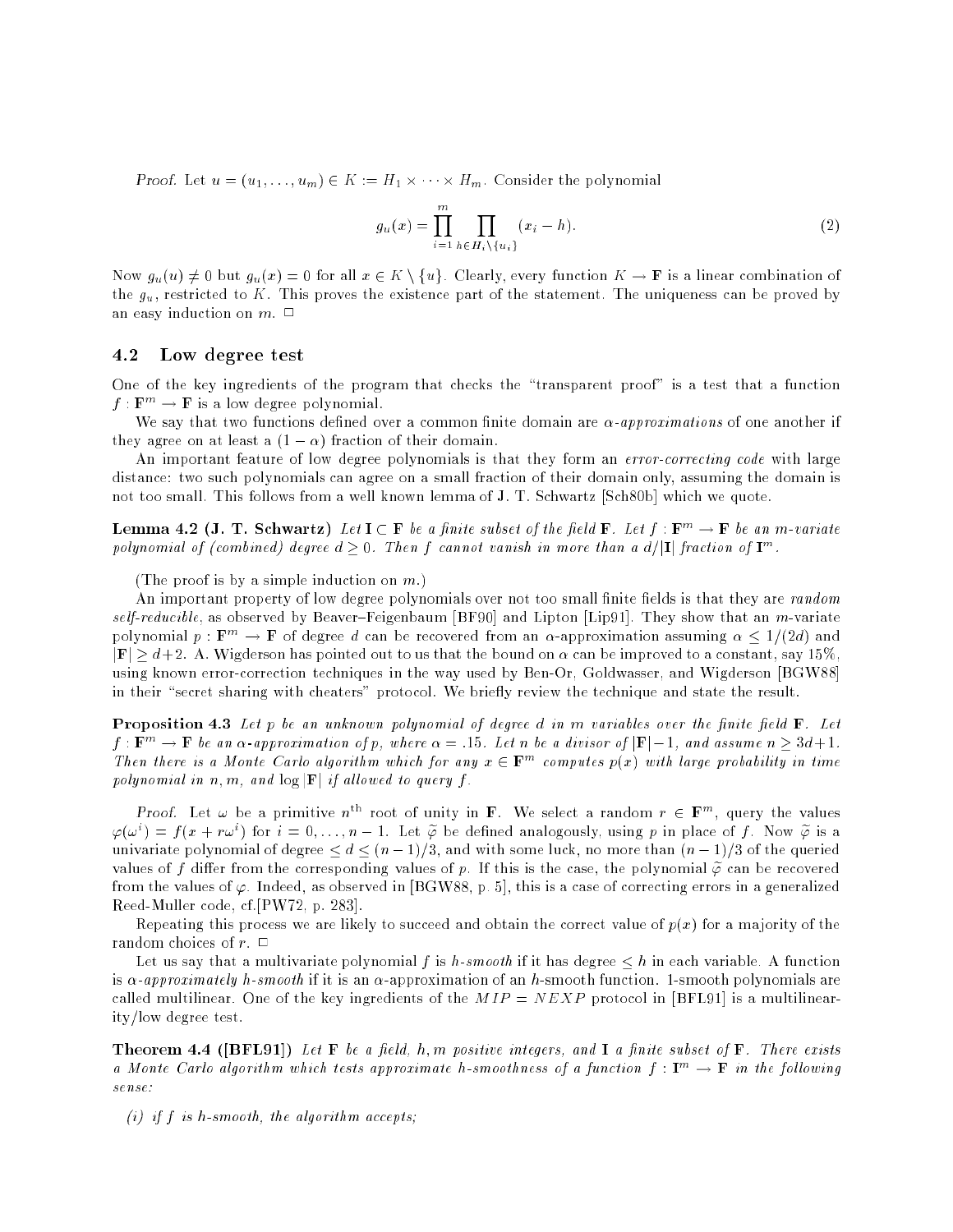(ii) if f is not  $\alpha$ -approximately n-smooth, the algorithm rejects with high probability, where  $\alpha =$  4m=n/[1].

The algorithm queries  $hm^{O(1)}$  values of f.

For the proof, see [BFL91, Theorem 5.13 and Remark 5.15]. (Specific citations refer to the journal version.) A more emclent version of the algorithm was recently found by Szegedy (see [FGL+91]).

We shall now combine this result with the ideas of Beaver, Feigenbaum, Lipton, Ben-Or, Goldwasser, and Wigderson to upgrade the test, incorporating a strong self-correction feature which makes the test tolerant to errors of up to a substantial fraction of the domain. In order to do so, we have to take  $I = F$ .

Corollary 4.5 Let  $\bf r$  be a jinue jiela, and  $n,m$  positive integers. Assume  $|\bf r| > 28$ m<sup>2</sup>n. There exists a Monte Carlo algorithm which tests approximate h-smoothness of a function  $f : \mathbf{F}^m \to \mathbf{F}$  in the following stronger sense:

- (i) if f is .15-approximately h-smooth, the algorithm accepts with high probability; and for any  $x \in \mathbf{F}^m$ , computes the value of the unique h-smooth approximation of  $f$  at  $x$ ;
- (ii) if f is not  $16$ -approximately h-smooth, the algorithm rejects with high probability.

The algorithm runs in time  $(|\mathbf{F}|m)^{O(1)}$ , including the queries to values of f.

*Proof.* Let us first pretend that  $f$  is .15-approximately h-smooth. Apply the procedure of Proposition 4.3 to  $(hm)^{O(1)}$  points  $x \in \mathbf{F}^m$  to establish values (random variables)  $f(x)$ . If the procedure fails to produce a value or the value produced is different from  $f(x)$  more than 15.5% of the time, reject. Else, perform the h-smoothness test of Theorem 4.4 to the values of  $\tilde{f}$  rather than those of f.

If indeed f is .15-approximately h-smooth then let g be its unique smooth approximation. For every x it has very large  $(1 - \exp(\frac{h m}{c}))$  probability that  $f(x) = g(x)$ , so the smoothness test will accept. On the other hand, if the self-correction procedure does not reject, then it is likely that there exists a function  $g(x)$ such that for almost every x,  $\tilde{f}(x) = g(x)$  with large probability. Now if the smoothness test accepts, then  $g$  must very closely approximate an  $n$ -smooth function  $g$  . Now we are almost certain that  $f$  and  $g$  agree on all but 15.5% of the places, so all put together f is very likely to .16-approximate the h-smooth  $q$  .  $\sqcup$ 

### 4.3 An efficiently correctable code

We describe an error-correcting code with a polylogarithmic error correction algorithm, capable of restoring each bit from a string which may have errors in a substantial fraction. This code plays a multiple role in this paper. In addition to being the code of choice for the \theorem{candidate", it can be added onto the transparent proof to make the proof itself error-tolerant. Moreover, the ideas involved motivate parts of the construction of the "transparent proof".

 $\blacksquare$  . The set  $\blacksquare$  is the contract of and a sufficiently large positive integer  $\blacksquare$  () and the set  $\blacksquare$  $N_0(\log N_0)^{1/\varepsilon}$  and an error-correcting code with the following properties:

- (a) given a message string  $x \in \{0,1\}^N$ , one can compute in time  $N^{1+\epsilon}$  the codeword  $E(x)$  of length  $m(N) \le N^{1+\epsilon}$ ;
- (b) the Hamming distance of any two valid codewords is at least 75% of their length;
- (c) given random access to a string y of length  $m(N)$ , a  $(\log N)^{O(1/\varepsilon)}$ -time Monte Carlo algorithm will, with large probability, output "accept" if y is within 10% of a valid codeword, and "reject" if y is not within 15% of a valid codeword;
- (d) if y is within 15% of a (unique) valid codeword y' then a  $(\log N)^{1/\varepsilon}$ -time Monte Carlo algorithm will ve avie to compute any aight of your and targe confidence.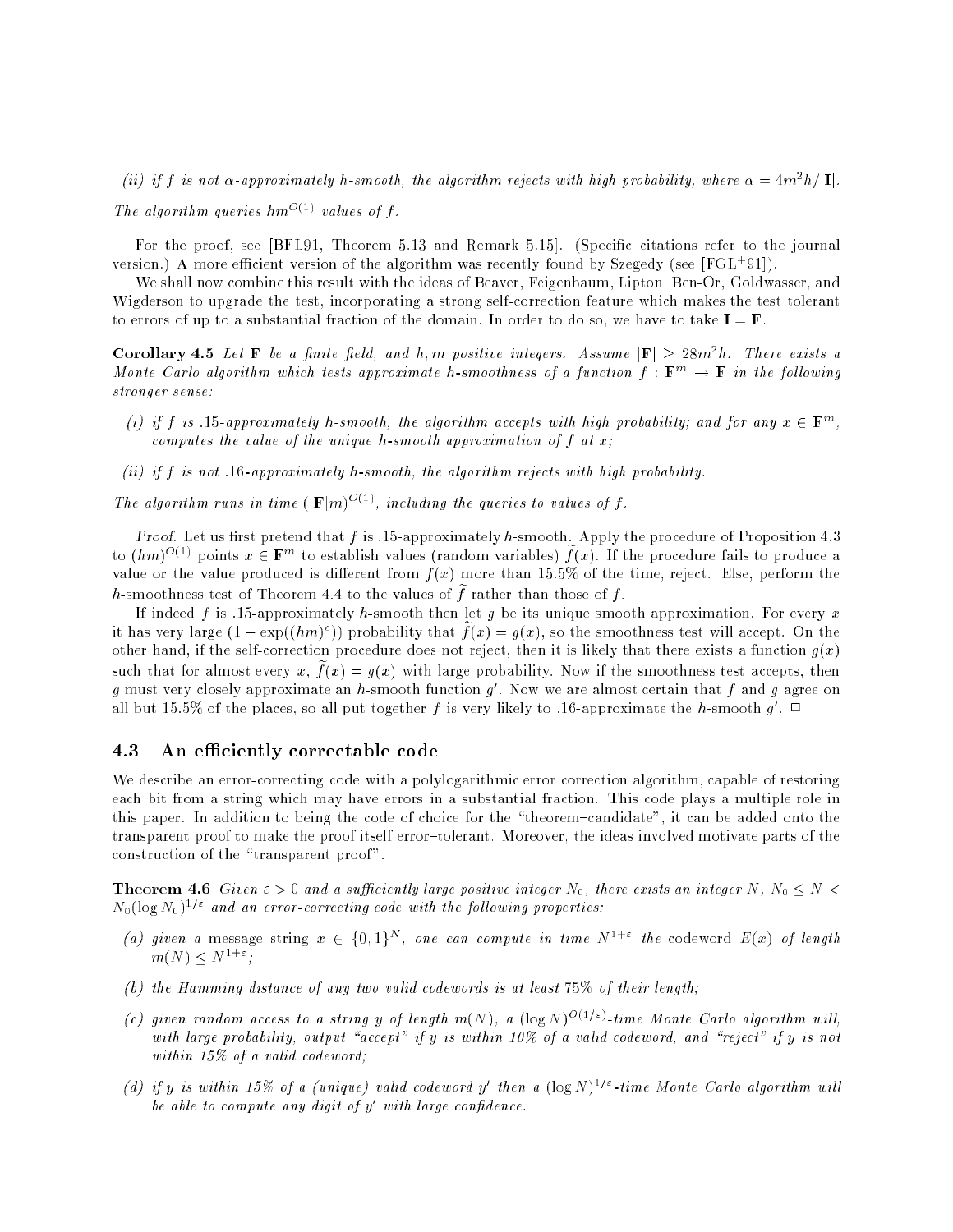Proof. We choose N in the form  $N = 2^{m\ell} \cdot k$  where  $k-\ell$  is slightly greater than  $2 \log m$ ; and  $(k-\ell)/\ell < \varepsilon$ . So  $\ell \approx 2\log m/\varepsilon$ . Let **F** be a finite field of order  $q=2^k$  and  $H\subset \mathbf{F}$  be a subset of size  $2^\ell$ . We identify **F** with  $\{0,1\}^k$  and thereby the message string with a function  $x : H^m \to \mathbf{F}$ . A message of N breaks into  $2^{m\ell}$ tokens, each an element of F.

We shall perform a two-stage (concatenated) encoding. The first stage associates with x its unique  $|H|$ smooth extension to  $\mathbf{F}^m$  which we denote by  $E_0(x)$  (Proposition 4.1).  $E_0(x)$  is a token-string of length  $2^{mk}$ .

Clearly, the bit-length of these strings is  $N(N/k)^{(k-\ell)/\ell} < N^{1+\epsilon}$ ; and they are computable (if done in proper order) at polylogarithmic cost per token.

The degree of  $E_0(x)$  as a polynomial of m variables is  $\leq m|H|$ . Therefore, by the quoted result of J. T. Schwartz (Lemma 4.2) this polynomial cannot vanish on more than a  $m|H|/|\mathbf{F}|$  fraction of its domain  $\mathbf{F}^m$ . We observe:

$$
m|H|/|\mathbf{F}| = m/2^{k-\ell} < 1/m. \tag{3}
$$

But  $m \log m \approx \varepsilon \log N$ , so  $1/m$  will be small for fixed  $\varepsilon$  and sufficiently large N. This justifies statement (b) (for tokens). (c) and (d) (for tokens) follow from Corollary 4.5.

Now to switch to bits from tokens, we have to apply an encoding of the tokens themselves. Here we have a large degree of freedom; e.g. Justesen's codes will work (cf. [MS77, Chap.10.11]). The properties required are now easily verified.  $\Box$ 

### LFKN-type protocols  $\overline{5}$

## 5.1 Verification of large sums

We shall have to consider the following situation: let **F** be a field. (We shall use  $\mathbf{F} = \mathbf{Q}$ .) Assume we are given a polynomial of low degree in m variables over  $\mathbf{I}^m$  where **I** is a (small) finite subset of **F**. We have to verify that

$$
\sum_{u \in H^m} f(u) = a \tag{4}
$$

for some small  $H \subseteq I$  and  $a \in F$ . (|H| will be polylogarithmic.) We assume that we have random access to a database of values of  $f$  as well as their partial sums

$$
f_i(x_1,\ldots,x_i) := \sum_{x_{i+1} \in H} \cdots \sum_{x_m \in H} f(x_1,\ldots,x_m).
$$
 (5)

over **I**. Clearly,  $f_m = f$ , and

$$
f_{i-1} = \sum_{h \in H} f_i(x_i = h)
$$
 (6)

(using self-explanatory notation).

Assumption on the database. We assume that the database gives the correct values of f but we allow that it give false values of the other  $f_i$ .

**Protocol specifications.** The protocol is required to *accept* if the entire database is correct and equation  $(4)$ holds; and reject with large probability if equation (4) does not hold (regardless of the correctness of the database).

We review the protocol which is a slight variation of the one used for an analogous purpose in [BFL91, Proposition 3.3]. The protocol builds on the technique of Lund, Karloff, Fortnow, and Nisan [LFKN92].

The protocol will work assuming the degree of f is  $\leq d$  in each variable (f is d-smooth), and  $|\mathbf{I}| \geq 2dm$ . The protocol proceeds in rounds. There are m rounds.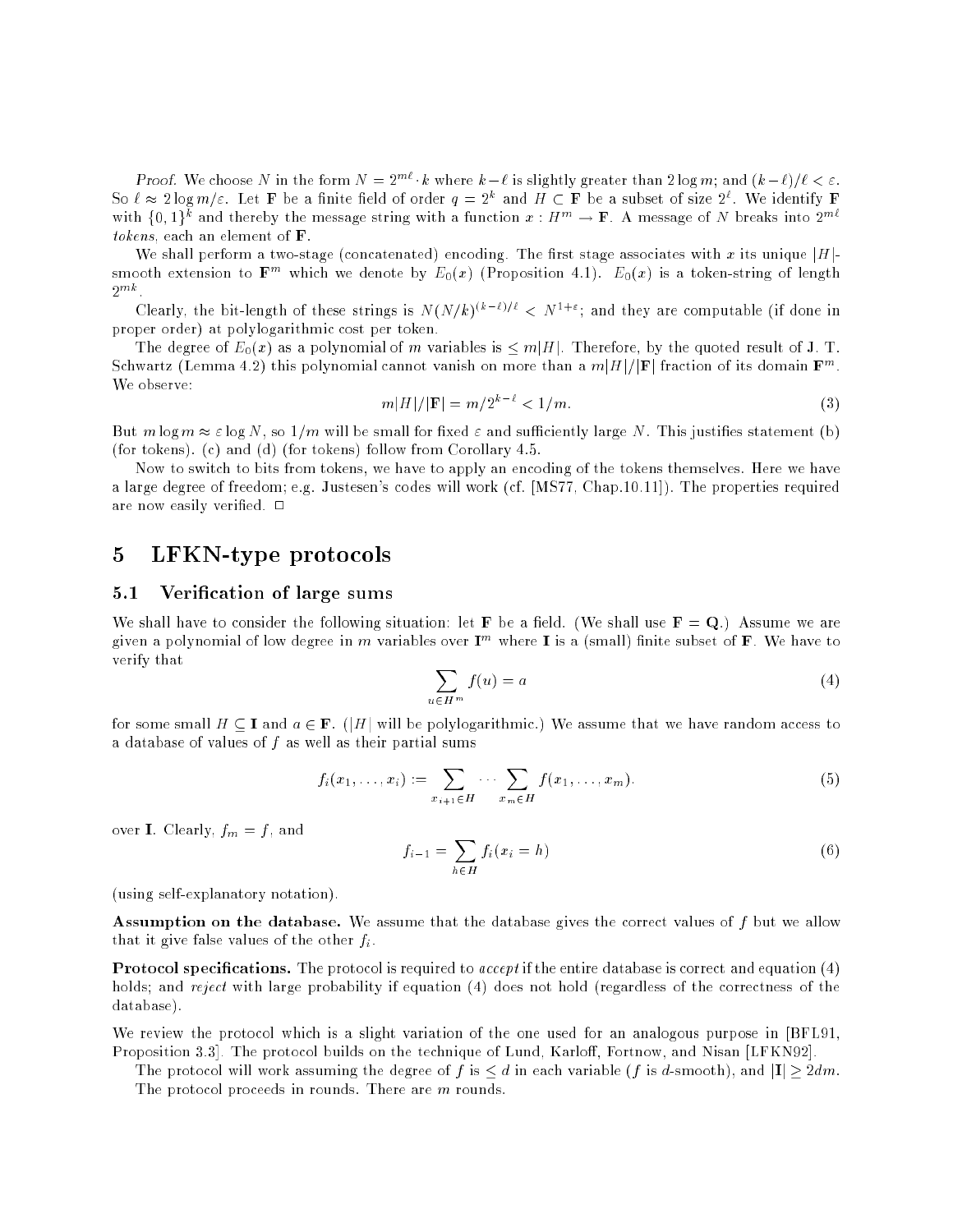At the end of round i, we pick a random number  $r_i \in \mathbf{I}$ ; and compute a "stated value"  $b_i$ . We set  $b_0 = a$ . It will be maintained throughout that unless our database is faulty, for each i, including  $i = 0$ ,

$$
b_i = f_i(r_1, \ldots, r_i). \tag{7}
$$

So by the beginning of round  $i \geq 1$ , the numbers  $r_1, \ldots, r_{i-1}$  have been picked and the "stated values"  $b_0 = a, b_1, \ldots, b_{i-1}$  have been computed.

Now we use the database to obtain the coefficients of the univariate polynomial

$$
g_i(x) = f_i(r_1, \dots, r_{i-1}, x)
$$
\n(8)

(by making  $d+1$  queries and interpolating). Let  $\tilde{g}_i$  denote the polynomial thus obtained. We perform a Consistency Test; with equation (6) in mind, we check the condition

$$
b_{i-1} = \sum_{h \in H} \widetilde{g}_i(h). \tag{9}
$$

If this test fails, we reject; else we generate the next random number  $r_i \in I$  and declare  $b_i := \tilde{g}_i(r_i)$  to be the next "stated value". After the m<sup>th</sup> round we have the stated value  $b_m$  and the random numbers  $r_1, \ldots, r_m;$ and we perform the Final Test

$$
b_m = f(r_1, \dots, r_m). \tag{10}
$$

We accept if all the m Consistency Tests as well as the Final Test have been passed.

The proof of correctness exploits the basic idea that if equation (4) does not hold but the data pass the Consistency Tests then we obtain false relations involving polynomials with fewer and fewer variables; eventually reaching a constant, the correctness of which we can check by a single substitution into the polynomial behind the summations.

Proof of correctness of the protocol. Assume first that equation  $(4)$  holds and the database is correct. Then we shall always have  $\widetilde{g}_i = g_i$  and eventually accept.

Assume now that at some point, there is a mistake:  $\tilde{g}_{i-1} \neq g_{i-1}$ . Here we allow  $i = 1$ ; we define the constant porynomial  $g_0 := v_0 = a$ . Then with probability  $\geq 1 = a/|1|,$   $v_{i-1} = g_{i-1}(r_{i-1}) \neq g_{i-1}(r_{i-1})$  since two different univariate polynomials of degree  $\leq d$  cannot agree at more than d places. Assuming now that the next Consistency Test is passed (equation (9)) it follows that the same error must occur in the next round:  $\widetilde{g}_i \neq g_i$ .

If now equations (4) does not hold, then the constant a  $\rightarrow 0$  =  $g0$  different  $g0$  =  $f0$ , and the constant round 0. It follows that unless one of the Consistency Tests fails, with probability  $\geq 1 - dm/|\mathbf{I}|$ , the same error will have to occur in each round. But the error in the last round is discovered by the Final Test.  $\Box$ 

#### $5.2$ Simultaneous vanishing

In [BFL91], simultaneous vanishing of all values  $f(x), x \in D$  was reduced to the statement  $\sum_{x \in D} f(x)^2 = 0$ . This trick works over subfields of the reals and will be used in the main procedure (Section 8). However, if we wish to avoid large-precision arithmetic, a different approach is required. We modify a procedure described in [BFL91, Section 7.1].

The situation is similar to Section 5.1, except that rather than verifying equation  $(4)$ , we have to verify that  $f(u) = 0$  for each  $u \in H^m$ . In this section we show how to reduce this problem to the result of Section 5.1.

Let us extend the (small) field **F** to a large field **K** where  $2|H|^m \leq |\mathbf{K}| < 2|H|^m |\mathbf{F}|$ . Let  $|H| = d$ . Let  $\rho : H \to \{0, 1, \ldots, d-1\}$  be a bijection; and for  $u = (u_0, \ldots, u_{m-1}) \in H^m$ , set  $\sigma(u) = \sum_{i=0}^{m-1} d^i \rho(u_i)$ . So  $\sigma: H^m \to \{0, \ldots, d^m - 1\}$  is a bijection.

Let us now consider the univariate polynomial  $p(t) = \sum_{u \in H^m} f(u)t^{\sigma(u)}$ . Unless all the  $f(u)$  are zero, a random 2 K was propaganted that a root a root. We show that checking b( ) = 0 for a given 2 K is an an instance of equation (4).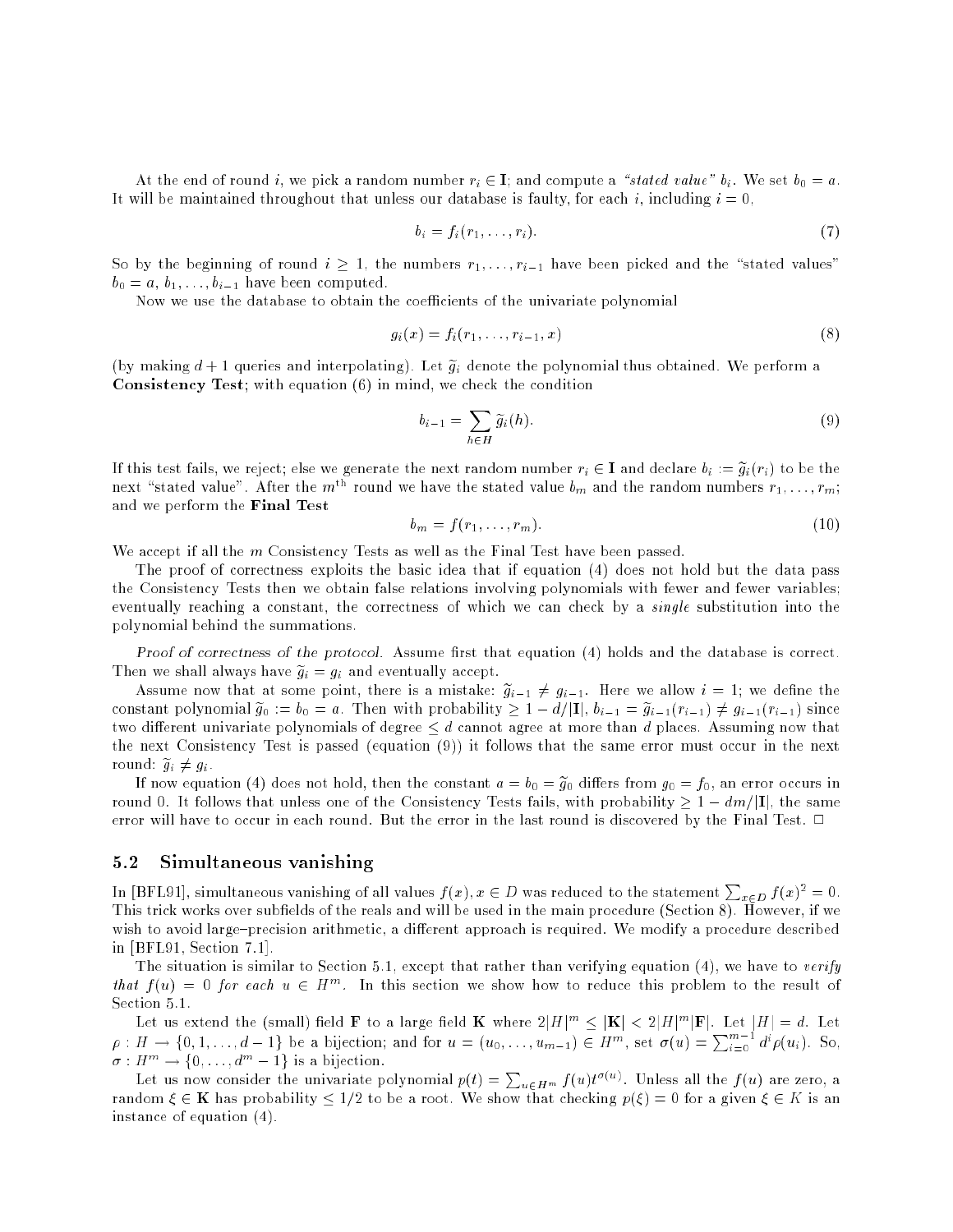Indeed, let  $\xi_i = \xi^{d^i}$ ; then

$$
\xi^{\sigma(u)} = \prod_{i=0}^{m-1} \xi_i^{\rho(u_i)} = \prod_{i=0}^{m-1} \left( \sum_{h \in H} \xi_i^{\rho(h)} L_h(u_i) \right)
$$
(11)

where the  $L_h$  are Lagrange interpolation polynomials: for  $h, h_1 \in H$ ,  $L_h(h_1) = 1$  if  $h = h_1$  and zero otherwise. The right hand side is therefore a product of polynomials of degree  $\leq (d-1)$  of each  $u_i$ , and the protocol of Section 5.1 can be used to verify that  $p(\xi) = 0$ .

Having verified this for a number of independent random choices of  $\xi \in \mathbf{K}$ , we are assured that all the  $f(u)$  are zero.

## 6 Pointer machines and the Kolmogorov–Uspenski thesis

In order to apply the theory efficiently to actual computations and mathematical proofs, we need a formalization of the concept of proofs, more accurately reflecting their perceived length.

Within an accuracy of polynomial-time transformations a formalization of proofs is quite established. It is based on the nondeterministic Turing machine model. Proofs could be represented as witnesses to instances of any NP-complete problem (say 3-coloring). Their length and checking time will be bounded by a polynomial of  $||T, P||$  for any reasonable formal system.

We need a greater accuracy. First, our polylogarithmic time checker has no direct way to verify the polynomial time transformations. We can afford only very trivial (polylog-time) reductions on instances (below, they will simply prefix the input with short strings). Second, we intend to transform very long mathematical proofs into transparent form. Squaring the length of the proof of the Enormous Theorem would seem too much.

Better accuracy is harder to achieve in machine-independent terms. One possibility is to accept the thesis of Kolmogorov and Uspenski [KU58] that the Pointer Machine model of computation proposed there (the original and cleaner version of RAM; see below) simulates, with constant factor time overhead, any other realistic model (including formal mathematical proofs).

This thesis suggests the following solution. We define the class  $NF$  of problems solvable in nearly linear time on nondeterministic pointer machines (or, equivalently, RAM's).  $(NF = "Non-deterministic Fast";$  we use the term  $\frac{fast}{}$  as a synonym to "in nearly linear time".) We find an N F-complete problem with respect to our very restrictive reduction concept. We use the witnesses of this problem as "proofs". This defines a specific proof system, for which we design our checker. Proofs in other systems can then be padded to allow nearly-linear time verications and reduced to our complete problem.

#### $6.1$ Pointer Machines and RAMs

Kolmogorov-Uspenski Machines (often called Pointer Machines) are an elegant combinatorial model of realistic computation. Pointer Machines are equivalent to RAM's within the accuracy relevant for us (polylog factors). We describe a slightly generalized version (to directed graphs) due to A. Schönhage [Sch80a]. This definition is not required for the technical details of the proofs but it may contribute to conceptual clarity.

The memory configuration of a *Pointer Machine* (PM) is a directed graph with labeled edges. The set of labels (colors) is finite and predefined independently of the input. Edges coming out of a common node must differ in colors (thus constant outdegree). There is a special node  $O$ , called the *central node*. All nodes must be reachable from O via directed paths.

The input of a PM is the starting memory configuration. Based on the configuration of the constant depth neighborhood of  $O$  (w.l.o.g. depth 2), the *program* of PM chooses and performs a set of *local* operations: delete or create an edge, create a new node connected to  $O$ , halt. The operations transform the configuration step by step until the halt. The final configuration represents the output. The nodes (and their edges) which become unreachable from O are considered deleted.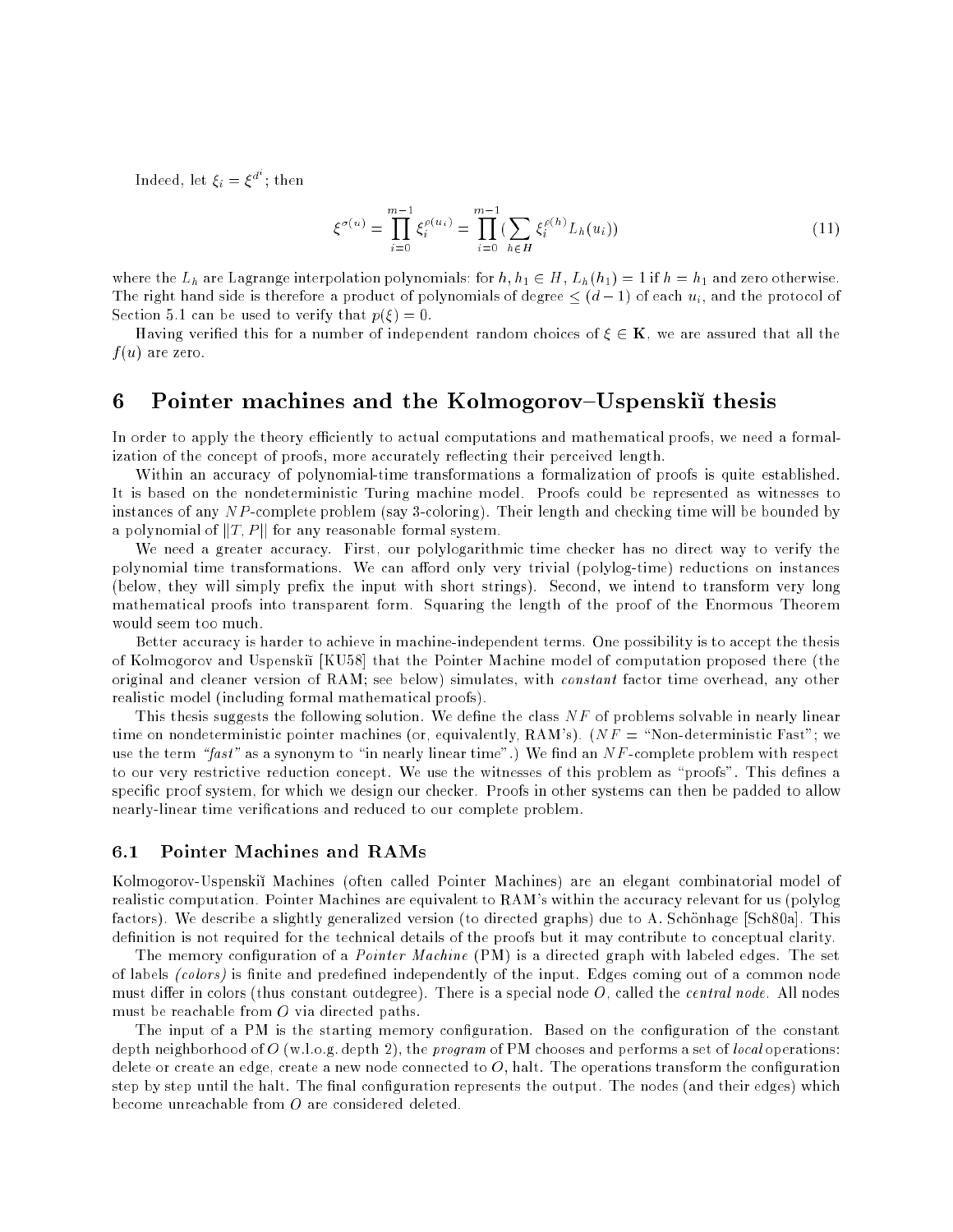Now we compare this PM model to RAM's. Our variety of RAM has an array of registers  $R_i$  with content  $m(R_i)$ . These include  $R_1, \ldots, R_n$ , initially storing the *input*, and a Central Register  $R_0 = (s, a, w, t)$ .  $R_0$ has a time counter t and O(kt; nk) other bits. The RAM works as a Turing Machine on R0 and, at regular intervals, swaps the contents of s and  $\kappa_{m(a)}$  . A copy  $t$  of  $t$  is maintained in a part of the neid  $s,$  except that at each swap it is overwritten for a moment. At the start, the RAM reads consecutively the entire input.

Proposition 6.1 PM's and RAM's can simulate each other in nearly linear time.

## 6.2 An NF -complete Problem.

Let f be a function which transforms strings w called "witnesses" into "acceptable instances"  $x = f(w)$ . We say that f is fast if it is computable in time nearly linear in  $||f(w)||$ . An NF problem is a task to invert a fast function. (Note that this definition requires a sufficiently strong model, such as Pointer Machines or RAM's.) Representation of objects (say graphs) as strings is flexible, since nearly linear time is sufficient for translation of various representations into each other.

A fast reduction of problem P to Q is a pair of mappings  $f, h$ . The instance transformation f, computable in polylogarithmic time, maps the range of P into the range of Q. The witness transformation h, computable in nearly-linear time, maps the inverses:  $P(h(w)) = x$  whenever  $f(x) = Q(w)$ .

We need a combinatorial problem with witnesses reflecting space-time histories of nearly-linear time computations.

The history of the work of a RAM is the the sequence of records  $m(R_0)$ , for all moments of time. Each record contains two time values t and t in s: copied from t or swapped from  $R_{m(a)}$ . Each time value may appear in two records: at its own time and at the next time the same register  $R_{m(a)}$  will be accessed again. Clearly, any error in the history creates an inconsistency of two records (including the inputs). It can be either a Turing error or some "read" inconsistent with the "write" at the last access time or two "reads" indicating the same last access time. We can easily find the errors by comparing two copies of the mistory: sorted by  $\iota$  and sorted by  $\iota$  . The contradicting records will collide against each other. So we have accomplished three goals:

- The length of our history is nearly linear in time: a contrast to quadratic lengths (linear space times linear time) of customary (Turing machine or RAM) histories.
- Its verication can be done on a sorting network of xed structure. (Simulation by a xed structure network was first done in [Ofman 65].)
- The verication takes polylogarithmic paral lel time. Thus the space-time record of the verication is also nearly linear. Note that only the *verification*, not the construction of the history can be so parallelized. So, only non-deterministic problems allow such reductions.

To implement the verification we need a sorting network of nearly linear width and polylogarithmic depth. Of course, the sorting gates will be simple circuits of binary gates comparing numbers in binary. This network will also need to perform a simple computation verifying other minor requirements.

The history of this verification (assigning the "color" i.e. the bit stored at each gate at each time) is a coloring of the *Carrier* Graph on which the network is implemented. The verification is successful if the coloring of the carrier graph satisfies certain local requirements. So, we obtain the following  $NF$ -complete problem: Extend a given partial coloring (the input part) of a sorting network to a total coloring, so that only a fixed finite set of permitted types of colored neighborhoods of given fixed depth occurs. We may extend the number of colors to represent such a whole neighborhood as the color of a single node. Then consistency need only be required from pairs of colors of adjacent nodes.

## 6.3 The Domino Problem

We now describe a simplified NF-complete problem. We choose a family of standard directed graphs  $G_n$  of size  $\Theta(2^n)$ . We denote by  $g_{n,k,c}(i)$  the  $k^{\text{tn}}$  digit of the binary name of the  $c^{\text{tn}}$  neighbor of node  $i$ . It does not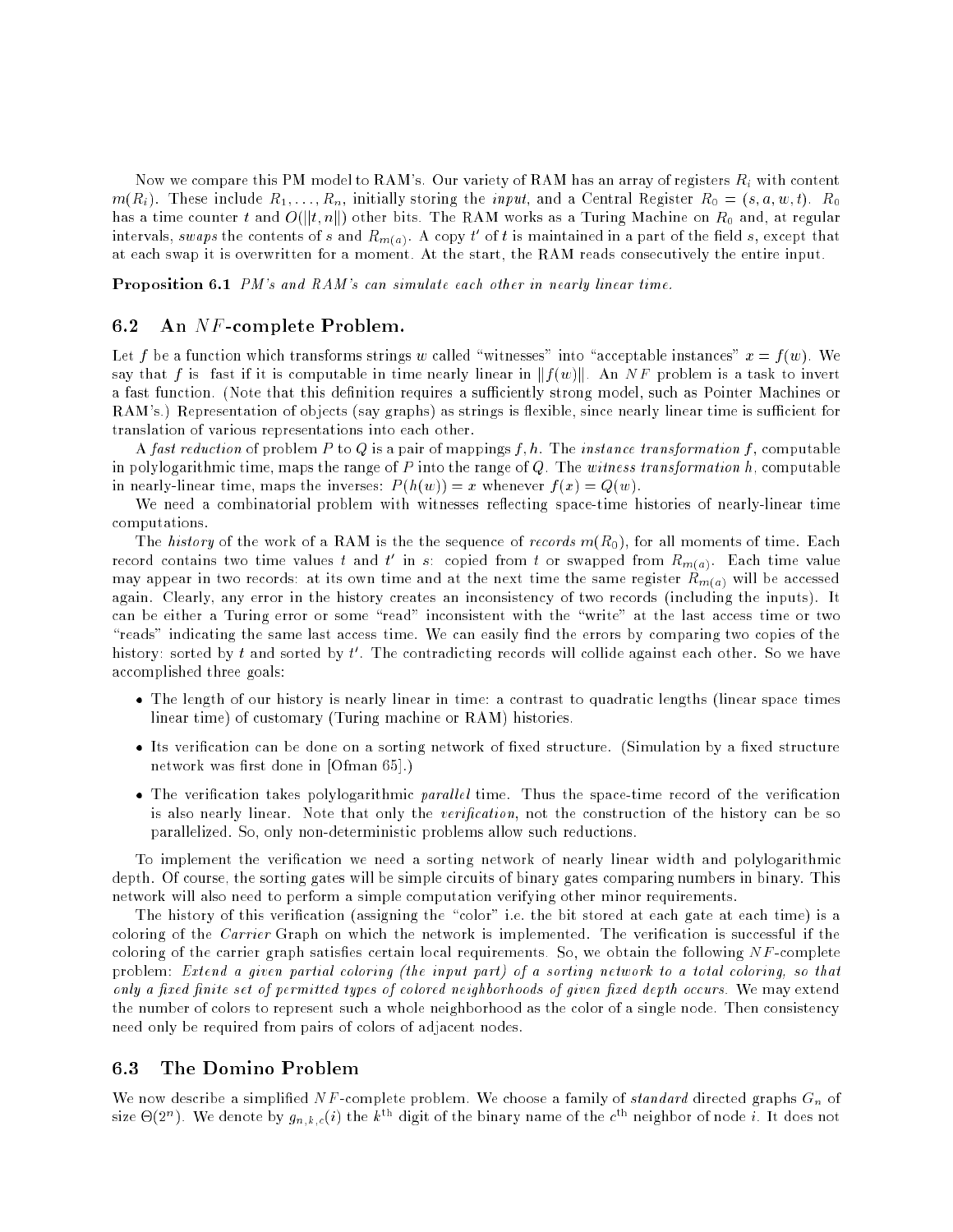make much difference what  $G_n$  we choose (say, Shuffle Exchange Graph), as long as g can be represented by a boolean formula of the digits of i, computable from  $n, c, k$  in time  $n^{O(1)}$  and a polylog time sorting network can be implemented on  $G_n$ . A coloring of a graph is a mapping of its nodes into integers (colors). The base is the subgraph of  $(0, 1)$ -colored nodes. We require it to be an initial segment of consecutive nodes of  $G_n$ . A domino is a two-node induced colored subgraph, with nodes unlabeled. The Domino Problem is to color the standard graph to achieve given domino set and base (specied as a string of colors).

**Proposition 6.2** The Domino Problem is NF-complete, i.e. all NF problems have fast reductions to it.

The instance transformation will leave the base string intact and supplement it with a fixed domino set. specific for the problem. Alternatively, we can use a fixed universal domino set and prepend the input with a problem-specific prefix to get the base string. The idea of the construction was outlined in section 6.2. Other (straightforward) details will be given in the journal version.

## 7 Arithmetization of admissibility of coloring

The purpose of this section is to turn the essentially Boolean conditions describing the admissibility of a coloring A of the standard graph  $G_n$  of the Domino Problem (Section 6.3) into algebraic conditions of the following type: some family of low degree polynomials of several variables must vanish on all substitutions of the variables from some small set.

Let C be the set of colors and D the set of admissible dominoes. Let  $G_n$  be the standard graph referred to in the domino problem, with edge set E, vertex set V , and functions B1; B2 : <sup>E</sup> ! <sup>V</sup> and B3 : <sup>E</sup> ! f0; 1g describing the head, the tail, and the type of each edge. (The "type" is either directed or undirected.)

Let now  $D_0$  be the set of all conceivable dominoes. For  $v \in D_0$ , let  $\psi_\delta : \cup \times \cup \times \{0,1\} \to \{0,1\}$  be the predicate describing the statement  $\psi_{\delta}(\gamma_1, \gamma_2, \epsilon)$  that an edge of type  $\delta$  has type  $\epsilon$  with its head colored  $\gamma_1$ and its tail colored to the colored term of the colored term of the colored term of the colored term of the co

Let **F** be a field. We assume  $C \subset \mathbf{F}$ . Let  $A: V \to \mathbf{F}$  be a function. We wish to express by arithmetic formulas that A is an admissible coloring of V. By an *arithmetic formula* we mean a correctly parenthesized expression involving the operations +; ; -, variable symbols, and constants from F.

First we observe that the statement that  $A$  is an admissible coloring of  $G_n$  is equivalent to the following:

$$
(\forall \delta \in D_0 \setminus D)(\forall e \in E)
$$

$$
(\psi_{\delta}(A(B_1(e)), A(B_2(e)), B_3(e)) = 0); \qquad (12)
$$

$$
(\forall v \in V)(A(v) \in C). \tag{13}
$$

As in Section 4.1, let  $H \subset \mathbf{F}$  be a set of size  $2^{\ell}$  where  $\ell = \log n / \varepsilon$ . (We choose  $\varepsilon$  so as to make this an integer.) We may assume also that  $m := n/\ell$  is an integer. We embed both E and V into a Cartesian power of H: E,  $V \subseteq H^m$ . Furthermore, we identify H with  $\{0,1\}^{\ell}$ . So the elements of H are represented as binary strings of length  $\ell$ . For  $n \in H$ , let  $\pi_j(n)$  denote the j<sup>our</sup> bit of  $n \ (1 \leq j \leq \ell)$ . For  $v = (n_1, \ldots, n_m) \in V$ , let us call the  $h_i$  the tokens of v; and the bits of the  $h_i$  the bits of v. So v has m tokens and  $m\ell = n$  bits. We use the same terminology for E. After a slight technical trick we may assume that  $V = E = H<sup>m</sup>$ .

We assume B1; B2; B3 are given in the form of a family of Boolean functions defined the form of the form of the form of the form of the form of the form of the form of the form of the form of the form of the form of the f output in terms of the bits of the input. We assume that these functions are given by Boolean formulas, where the entire collection of these formulas is computable from n in time  $n^{c_1}$ .

Let us *arithmetize* these formulas; i.e. create equivalent arithmetic expressions in the same *n* variable symbols which give the same value on Boolean substitutions. This is easily accomplished by first eliminating  $\vee$ 's from the Boolean formulas (replacing them by  $\neg \wedge \neg$ ), and subsequently replacing each  $\wedge$  by multiplication and each subformula of the form  $-f$  by  $(1 - f)$ . The length of the arithmetic expression created is linear in the length of the initial Boolean formula.

 $S$  , we now may assume that  $B_1, B_2, B_3, \ldots$  are given by arrithmetic expressions over  $F$  describing families of polynomials of degree  $n^{c_1}$  in m $\ell$  variables. We now wish to turn this representation in n variables over {0,1} into a representation in  $m$  variables over  $H$ .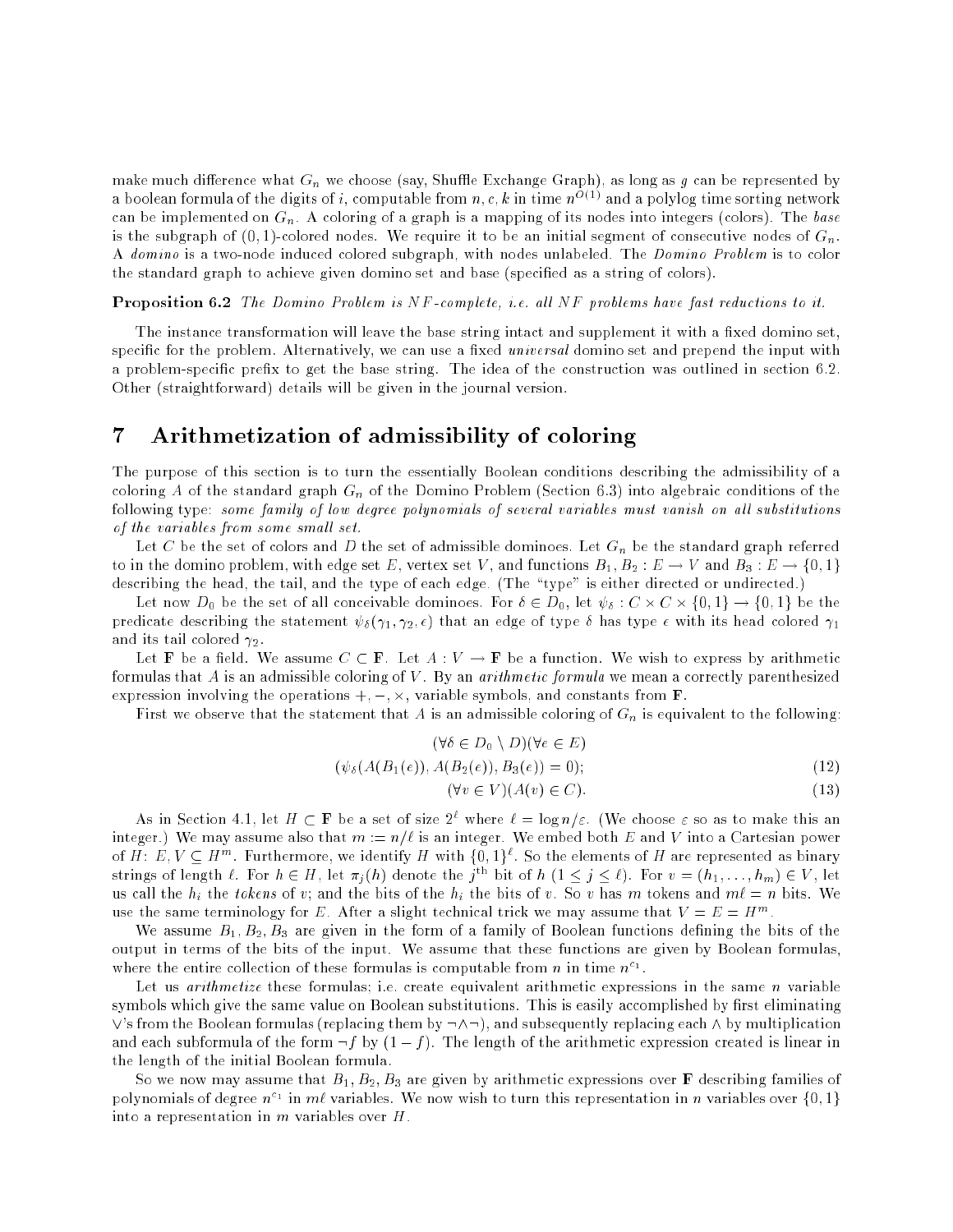Each projection function  $\pi_i : H \to \{0,1\} \subset \mathbf{F}$  can be viewed as a polynomial of degree  $\leq |H| = n^{1/\varepsilon}$ in a single variable over F. Combining these families of polynomials, we obtain the families of composite polynomials

$$
P_i(u_1,\ldots,u_m) = B_i(\pi_1(u_1),\pi_2(u_1),\ldots,\pi_\ell(u_m)).
$$
\n(14)

The degree of this polynomial is  $\leq n^{c_1+1/\varepsilon}$ .

Similarly, for each  $\delta \in D_0$ ,  $\psi_{\delta}$  is a polynomial of degree  $\leq |C|$  in each of  $\gamma_1$  and  $\gamma_2$  and linear in  $\epsilon$  so its total degree is  $\leq 2|C|+1$  (by Proposition 4.1).

Let now  $A: V \to \mathbf{F}$  be an arbitrary function.

First, let us consider the following polynomial f of degree  $|C|$  in a single variable:

$$
f(t) = \prod_{\gamma \in C} (t - \gamma) = 0.
$$
 (15)

Now the statement that  $A$  is a coloring of  $V$  is equivalent to

$$
(\forall v \in V)(f(A(v))) = 0). \tag{16}
$$

Next, we consider the polynomials  $P_i$  defined above. Setting

$$
\varphi_{\delta}^{A}(e) = \psi_{\delta}(A(P_1(e)), A(P_2(e)), P_3(e)) \tag{17}
$$

we observe that the coloring A is admissible precisely if

$$
(\forall \delta \in D_0 \setminus D)(\forall e \in E)(\varphi_{\delta}^A(e) = 0)
$$
\n(18)

where each edge e is viewed as a member of  $H^m$ . We summarize the result.

**Proposition 7.1** There exists a family of arithmetic formulas  $P_1, P_2, P_3, \psi_{\delta}, f$  computable from n in time  $|H|n^{O(1)}$  such that a function  $A: V \to \mathbf{F}$  represents an admissible coloring of  $G_n$  if and only if conditions  $(16)$  and  $(18)$  hold.

This result almost accomplishes our goal, except that A is not a polynomial. Let us now consider the unique extension A:  $\mathbf{F}^m \to \mathbf{F}$  of A as a polynomial which has degree  $\leq |H|$  in each variable (4.1). Replacing A by  $\widetilde{A}$  in the formulas (16) and (18), we obtain arithmetic conditions in terms of the vanishing of certain polynomials of degree  $\leq n^{1+c_1+1/\varepsilon}$  over  $H^m$  (the set which was identified with V and E).

## 8 The procedure

We use the code of Theorem 4.6 to encode the "theorem-candidate". The proof system includes this information and is encoded into our instance of the domino problem. The "proof-candidate" is therefore a coloring of the standard graph in the Domino Problem.

We define the parameters  $n, m, \ell$  and the set H as suggested in Section 4.1, with  $\mathbf{F} = \mathbf{Q}$  and  $|\mathbf{I}| =$  $\Theta(n^2|H|)$ . The Solver is asked to extend the coloring A to an |H|-smooth polynomial over  $\mathbf{I}^m$ .

The verification consists of the LFKN-type protocol (Section 5.1), employed to verify that the sum of squares of the quantities in equations (16) and (18) vanishes.

The "transparent proof" will consist of a collection of databases: one for the extended  $A$ ; others for each LFKN-type partial sum encountered in the verification (according to Sections 5, 7). We test  $|H|$ -smoothness of the extended A.

 $\mathbb{C}$  be the collection of the databases obtained. It should be clear that  $\mathbb{C}$ proof, except that it does not have the error-tolerance stated in Section 1.2: at this point the Checker is allowed to reject on the grounds of a single bit of error.

In order to add error-tolerance, we encode P0 according to Theorem 4.6. to obtain the transparent proof  $P$  . The Checker operates on  $P$  -by locally reconstructing each bit of  $P_0$  as needed. If  $P_0$  was incorrect even in a single bit, then  $P'$  will be more than 10% away from any correct proof.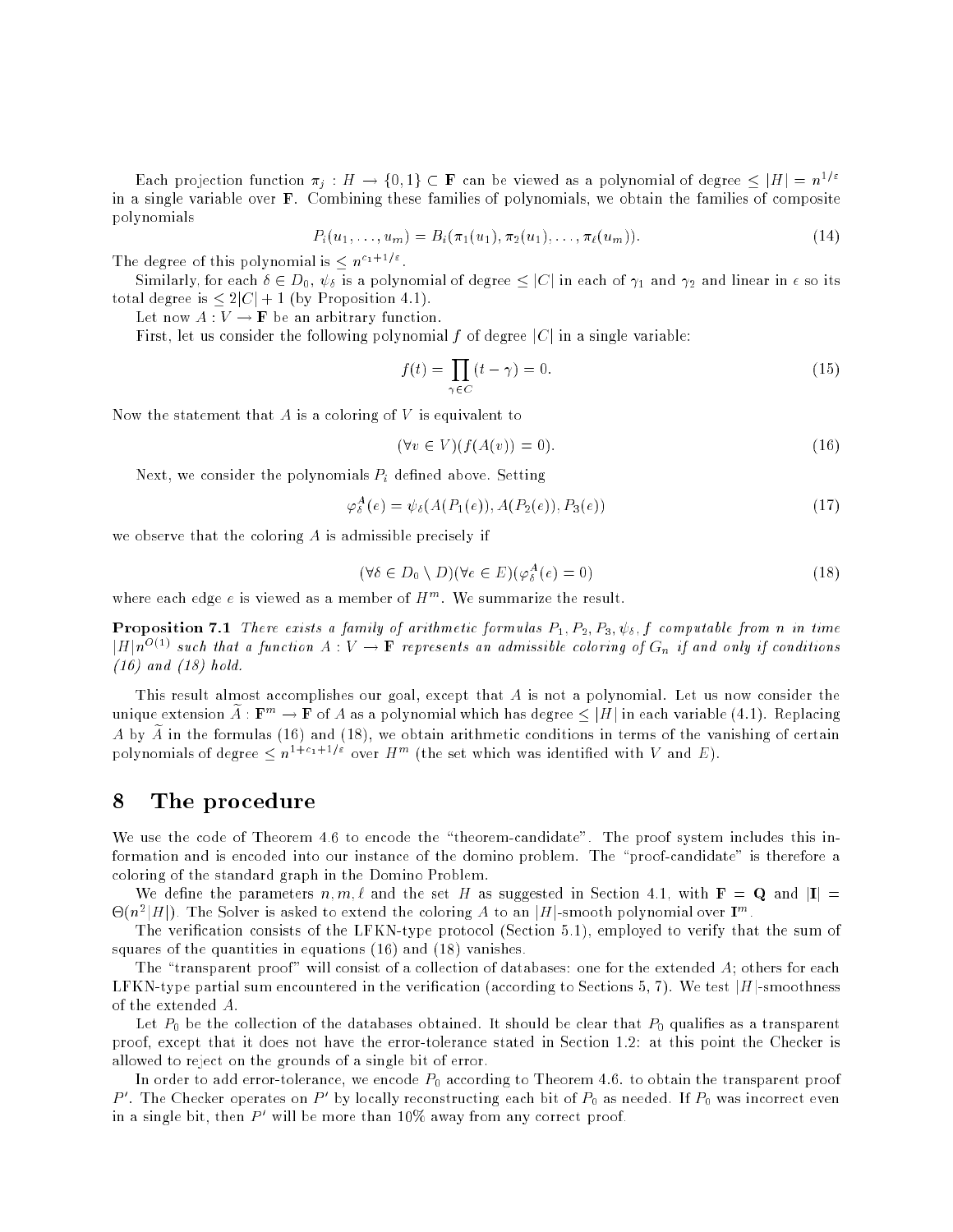Remarks. 1. The encoding of the Theorem-candidate does not need to use the encoding of Theorem 4.6. Any error-correcting code will do; the code of Theorem 4.6 can be incorporated in the transparent proof and serve the same purpose (correction of any bit of T in polylog time). 2. Rather than working over  $Q$ , we could use the trick of Section 5.2 in the protocol. This would require a separate LFKN protocol for each  $\xi \in \mathbf{K}$ , thus squaring the length of the transparent proof. This blowup can be avoided with the following 3/2-round interactive protocol: 1. Prover: low degree extension of coloring; 2. Verifier: random  $\xi \in K$ ; 3. Prover:  $p(\xi) = 0$ .

Acknowledgements. We are grateful to Manuel Blum, Joan Feigenbaum, and Avi Wigderson for their insightful comments.

## References

- [AHK77] K. Appel, W. Haken, and J. Koch. Every planar map is four colorable. Part II: Reducibility. Illinois Journal of Mathematics, 21:491-567, 1977.
- $[ALM+92]$ S. Arora, C. Lund, R. Motwani, M. Sudan, and M. Szegedy. Proof verification and hardness of approximation problems. In Proceedings of the 33rd IEEE Symposium on Foundations of Computer Science, pages 14-23. IEEE, New York, 1992.
- [AS92] S. Arora and S. Safra. Approximating clique is NP-complete. In Proceedings of the 33rd IEEE Symposium on Foundations of Computer Science, pages 2-13. IEEE, New York, 1992.
- [BF90] D. Beaver and J. Feigenbaum. Hiding instances in multioracle queries. In Proceedings of the 7th Symposium on Theoretical Aspects of Computer Science, volume 415 of Lecture Notes in  $Computer Science$ , pages  $37-48$ . Springer, Berlin, 1990.
- [BF91] L. Babai and L. Fortnow. Arithmetization: A new method in structural complexity theory. Computational Complexity,  $1(1)$ : $41-66$ , 1991.
- [BFL91] L. Babai, L. Fortnow, and C. Lund. Non-deterministic exponential time has two-prover interactive protocols. Computational Complexity,  $1(1):3-40$ , 1991.
- [BGKW88] M. Ben-Or, S. Goldwasser, J. Kilian, and A. Wigderson. Multi-prover interactive proofs: How to remove intractability assumptions. In Proceedings of the 20th ACM Symposium on the Theory of Computing, pages  $113-131$ . ACM, New York, 1988.
- [BGW88] M. Ben-Or, S. Goldwasser, and A. Wigderson. Completeness theorems for non-cryptographic fault-tolerant distributed computation. In Proceedings of the 20th ACM Symposium on the Theory of Computing, pages  $1-10$ . ACM, New York, 1988.
- [BK89] M. Blum and S. Kannan. Designing programs that check their work. In Proceedings of the 21st ACM Symposium on the Theory of Computing, pages 86-97. ACM, New York, 1989.
- $[FGL+91]$ U. Feige, S. Goldwasser, L. Lovász, S. Safra, and M. Szegedy. Approximating clique is almost NP-complete. In Proceedings of the 32nd IEEE Symposium on Foundations of Computer Science, pages 2-12. IEEE, New York, 1991.
- [FRS88] L. Fortnow, J. Rompel, and M. Sipser. On the power of multi-prover interactive protocols. In Proceedings of the 3rd IEEE Structure in Complexity Theory Conference, pages 156-161. IEEE, New York, 1988.
- [Gor85] D. Gorenstein. The enormous theorem. Scientific American, 253(6):104-115, December 1985.